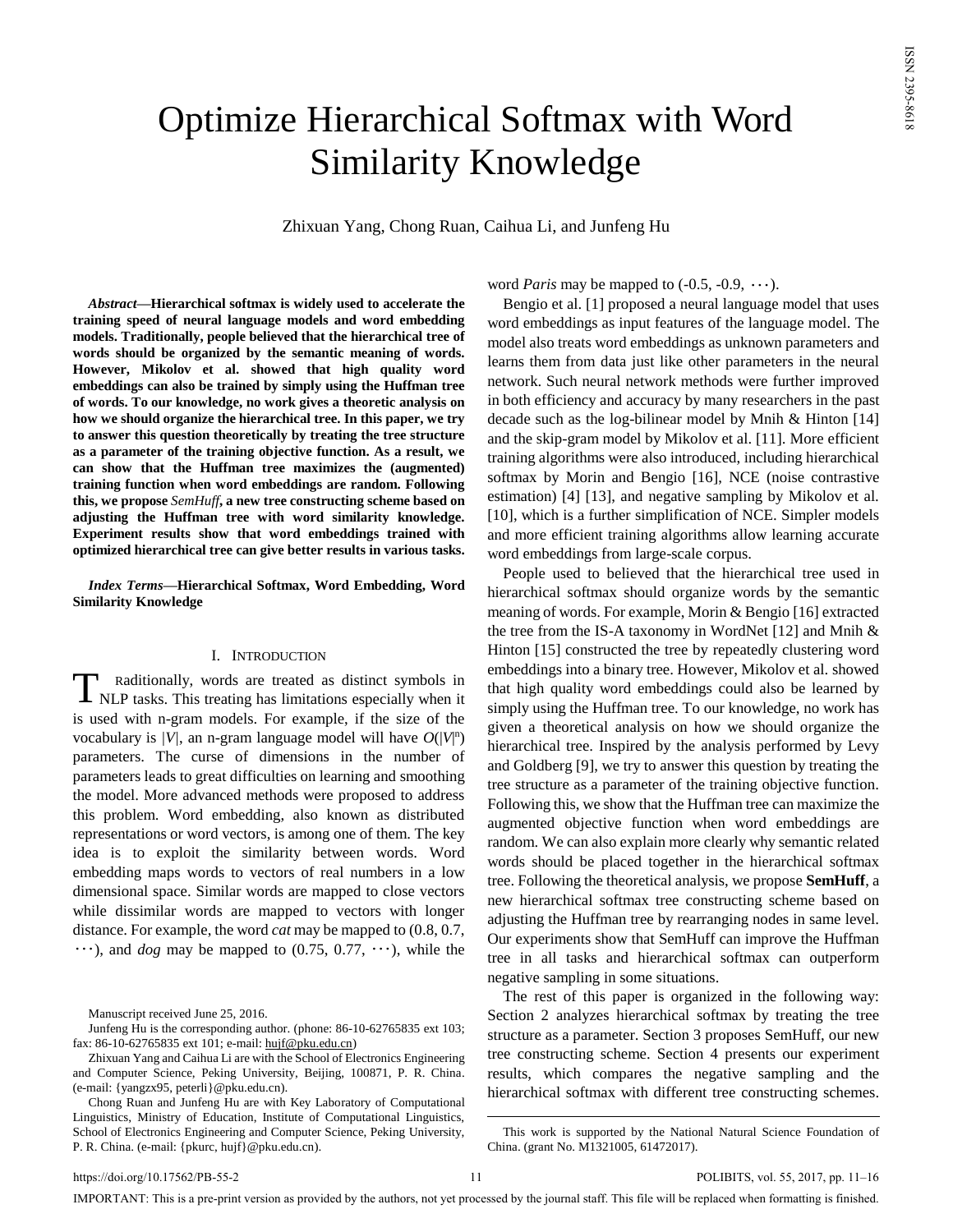In the end, section 5 concludes this paper.

## II. ANALYSIS

## *A. Why Huffman Tree Works?*

The skip-gram model predicts the probability over all words given one word in its context. The training objective function is the log likelihood:

$$
L = \sum_{w_i \in Corpus_{w_j} \in ctx(w_i)} log p(w_j | w_i)
$$

A linear classifier with *|V|* outputs is used to predict the conditional probability  $p(w_i|w_i)$ . In order to avoid an output layer with *|V|* outputs, which is very computationally expensive, hierarchical softmax organizes all words as a binary tree. Then, the conditional probability  $p(w_i/w_i)$  of  $w_i$  is decomposed as the product of probabilities of going from the root of the tree to the leaf node representing *wj*. When skip-gram is used with hierarchical softmax, the objective function can be written as:

$$
L = \sum_{w_i \in Corpus_{w_j} \in ctx(w_i)} \sum_{n \in path(w_j)} log p(d(w_j, n) | n, w_i)
$$

where  $path(w_i)$  is the set of internal nodes on the path from the root of the tree to the leaf node representing  $w_i$ . And *d* (abbreviation for *direction*) is defined as:

$$
d(w_j, n) = \begin{cases} 0, w_j \text{ is in the left subtree of } n \\ 1, w_j \text{ is in the left subtree of } n \end{cases}
$$

The above objective function sums over every word and its context words in the corpus. We can group the summation by  $(w_i, w_j)$  pairs so that the equation can be written as:

$$
L = \sum_{w_i \in V} \sum_{w_j \in V} \#(w_j, w_j) \sum_{v \in \text{path}(w_j)} \log p(d(w_j, n) | n, w_j)
$$

where  $\#(w_i, w_j)$  is the total number of observed  $(w_i, w_j)$  pairs in the corpus. We can divide the equation by the total number of all observed pairs, so that the count can be treated as probability:

$$
L = \sum_{w_i \in V} \sum_{w_j \in V} p(w_i, w_j) \sum_{v \in \text{path}(w_j)} \log p(d(w_j, n) \mid n, w_i) \tag{1}
$$

Then we change the order of the summations:

$$
L = \sum_{w_j \in V} p(w_j) \sum_{n \in \text{path}(w_j)} \sum_{w_i \in V} p(w_i \mid w_j) \log p(d(w_j, n) \mid n, w_i)
$$

where  $p(w_i|w_j) = p(w_i, w_j) / p(w_j)$  is the conditional probability of  $w_i$  occurs in the context of  $w_i$ . When hierarchical softmax is used with the skip-gram model,  $p(d(w_i, n) | n, w_i)$  is computed by a logistic regression:

$$
p(d(\mathbf{w}_j, n) | n, \mathbf{w}_i) = \begin{cases} \sigma(\vec{n}^T \vec{\mathbf{w}}_i), & \text{for } d(\mathbf{w}_j, n) = 1 \\ 1 - \sigma(\vec{n}^T \vec{\mathbf{w}}_i), & \text{for } d(\mathbf{w}_j, n) = 0 \end{cases}
$$

If word embeddings and classifier weights are independently random initialized from a uniform distribution with zero mean, the expectation of  $p(d(w_i, n) | n, w_i)$  is 1/2. And the expectation of *L* with respect to word embeddings is:

$$
E[L] = \sum_{w_j \in V} p(w_j) \sum_{n \in \mathit{path}(w_j)} \sum_{w_i \in V} p(w_i \mid w_j) (-1)
$$

Since  $p(w_i|w_i)$  is a distribution, it sums to 1:

$$
E[L] = \sum_{w_j \in V} p(w_j) \sum_{n \in path(w_j)} (-1) = - \sum_{w_j \in V} p(w_j) |path(w_j)|
$$

This is also the objective function of the Huffman tree.

From this result, we can see why the idea of using Huffman tree as the hierarchical softmax tree works in practice, since it maximizes the objective function when word embeddings are random. It also points out the structure of the hierarchical tree should consider the frequency of the words besides the meaning of the words.

## *B. Why Similar Words Should Be Placed Together?*

The motivation of placing similar words in nearby positions in the tree is straightforward: the training samples for the classifier in each internal node will be more separable because similar words will have similar contexts by the distributional hypothesis of Harris [5]. We can explain this idea more clearly from the perspective of the training objective functions. It will also show some connections between the hierarchical softmax and decision trees.

In the training objective function (1), we can sums over all internal nodes first:

$$
L = \sum_{n} \sum_{w_i, w_j \in V} p(w_i, w_j) \log p(d(w_j, n) | n, w_i)
$$

If we assume the classifier in node *n* is perfectly trained, its estimation of the probability of going to the left subtree when the input word is  $w_i$  should be the ratio of training samples leading  $w_i$  to left, that is:

$$
p(d = 0 | n, w_i) = \sum_{\substack{w_j \\ s.t. d(w_j, n) = 0}} p(w_j | w_i)
$$

Hence an upper bound of the log-likelihood is:

$$
L \leq \sum_{n} \sum_{w_i} \sum_{k \in \{0,1\}} p(d = k, w_i | n) \log p(d = k | w_i, n) = -\sum_{n} \mathcal{H}_n[d | W]
$$

where  $H_n[d | W]$  is the conditional entropy between the direction *d* and the word embedding *W* treated as a random variable, at internal node *n*. If we adopt a top-down splitting tree constructing scheme like the decision tree, the dividing criteria should be the conditional entropy. If we want to minimize the conditional entropy, placing words with similar contexts in the same subtree is likely to reduce the entropy.

## III. SEMHUFF

In this section, we propose our hierarchical tree constructing scheme: *SemHuff*. Noticed that if we rearrange the nodes or subtrees of a Huffman tree within the same level, the resulting tree remains a Huffman tree, since all leaves keep their original depths unchanged. So our strategy is to rearrange nodes in the same level so that similar words can be placed together in the Huffman tree.

## *A. Description*

Assuming we already have word similarity knowledge: *Sij* is the similarity between word  $w_i$  and  $w_j$ . We generate an arbitrary Huffman tree from the corpus first. Then we adopt a bottom-up adjusting strategy: (1) from the bottom level to the top level, for level *i*, we calculate the similarity between all subtrees. The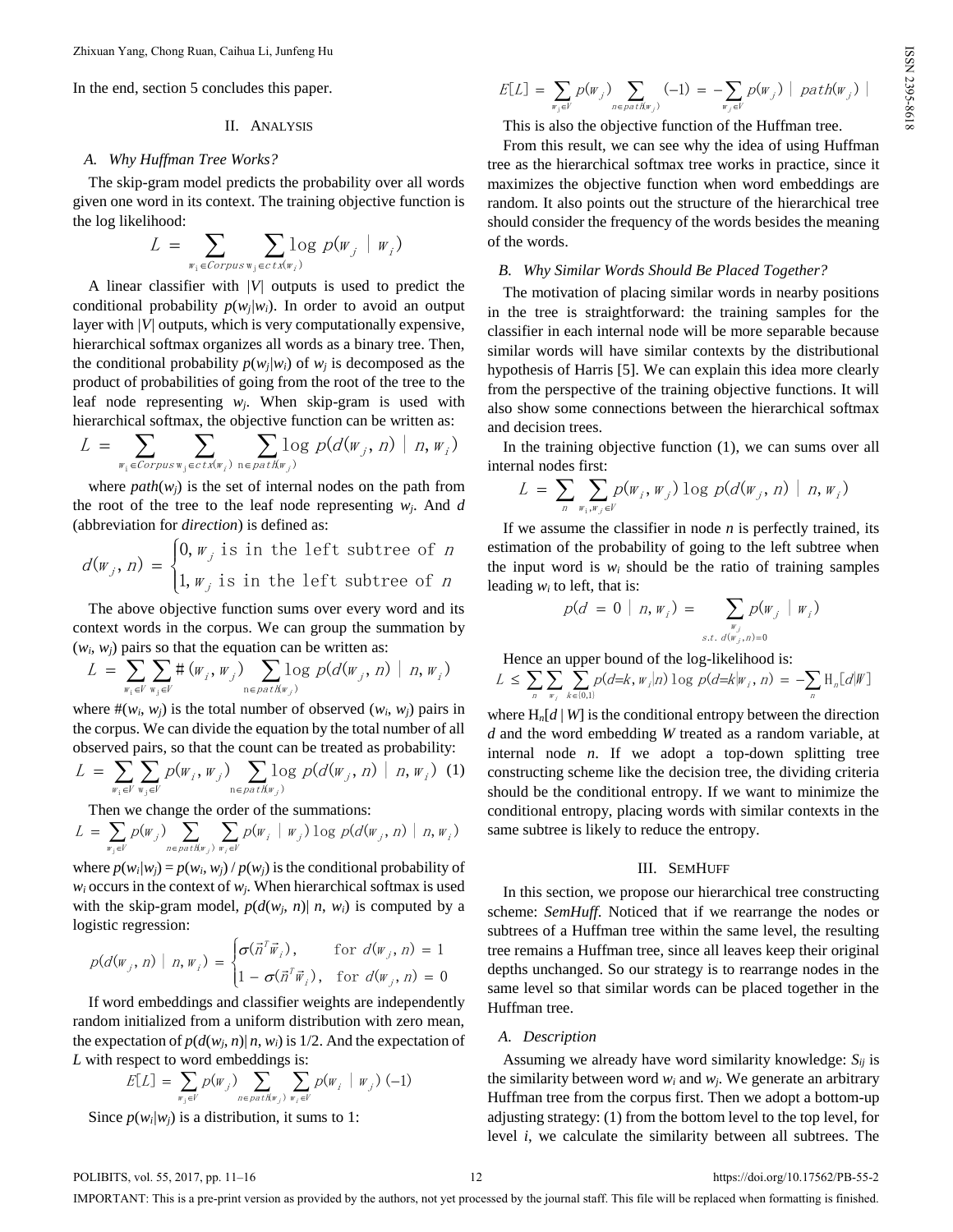similarity of two subtrees is defined as the average similarity between theirs leaves (i.e. words). (2) Then we apply the weighted maximum matching algorithm to the similarity graph of subtrees. (3) Now, we rearrange these subtrees in level *i* according to the matching results. Matched subtrees are organized as siblings and subtrees without matching are paired arbitrarily. (4) go back to step (1) for level *i*-1 The algorithm is described by pseudo code in Figure 1.



Fig. 1. The pseudo code of SemHuff. The function takes the corpus and a similarity measure S between words as input and returns the adjusted Huffman tree. Fig. 2. Top: Huffman tree generated from corpus. Middle:

The word similarity knowledge can be extracted from different kinds of language resources like WordNet [12] and PPDB [2] for the English language. For the Chinese language, we extract the similarity knowledge from the ontology generated by He et al. [6] in our experiments. The word similarity knowledge used by *SemHuff* is not limited to use external prior knowledge. It is also possible to use the word embeddings being trained by a bootstrapping process similar to Mnih and Hinton [15].

## *B. Demonstration*

To illustrate our algorithm more clearly, a hand-crafted demo is provided for further investigation. We choose only 6 words and set the corresponding similarity matrix intuitively. Then the adjusting procedure is presented in Figure 2.

In the first step, we consider all possible matches among the leaves, *cat*, *dog*, *tree*, *grass* and find out the best match is obviously <*cat*, *dog*> and <*tree*, *grass*>, so *cat* and *dog* are set as siblings and so are *tree* and *grass*. When it comes to the penultimate layer, the four nodes/subtrees to be matched are *plant*, {*dog*, *cat*}, *animal*, {*tree*, *grass*}. In this layer, the best matches are  $\langle animal, \{dog, cat\} \rangle$  and  $\langle plant, \{tree, grass\} \rangle$ . Now we see that all similar words are grouped together. After this step, adjusting procedure stops, because no upper layer has more than two nodes.



Optimize Hierarchical Softmax with Word Similarity Knowledge

Huffman tree after adjusted the bottom layer. Bottom: the final Huffman tree.

# *C. Implementation Details*

Our implementation of *SemHuff* is modified from the original *word2vec* package. In our program, we use the highly efficient *Blossom V* package written by Kolmogorov & Vladimir [7] to perform weighted maximum matching. However, it's not practical to find the exact weighted maximum matching of a dense graph which has tens of thousands vertices and about a billion edges, since the complexity of the matching algorithm is  $O(|E||V|^3)$ . As a result, some approximation is made: for each word, we only keep its 30 most similar words and thus speed up the computation. With this method, adjusting can be done in less than 20 minutes for a Huffman tree of 80k leaves and 24 layers on a typical workstation.

We'd like to show a snippet of the adjusted Huffman tree in Figure 3. We see that similar words have been put together and it demonstrates the effectiveness of our adjusting algorithm.

# IV. EXPERIMENTS

We conduct experiments to compare the performance of different hierarchical tree structures. Following Lai et al. [8], we evaluate word embeddings by tasks from two perspectives: semantic properties of word embeddings and using word embeddings as features for downstream NLP applications.

Our experiments were conducted on the Chinese language.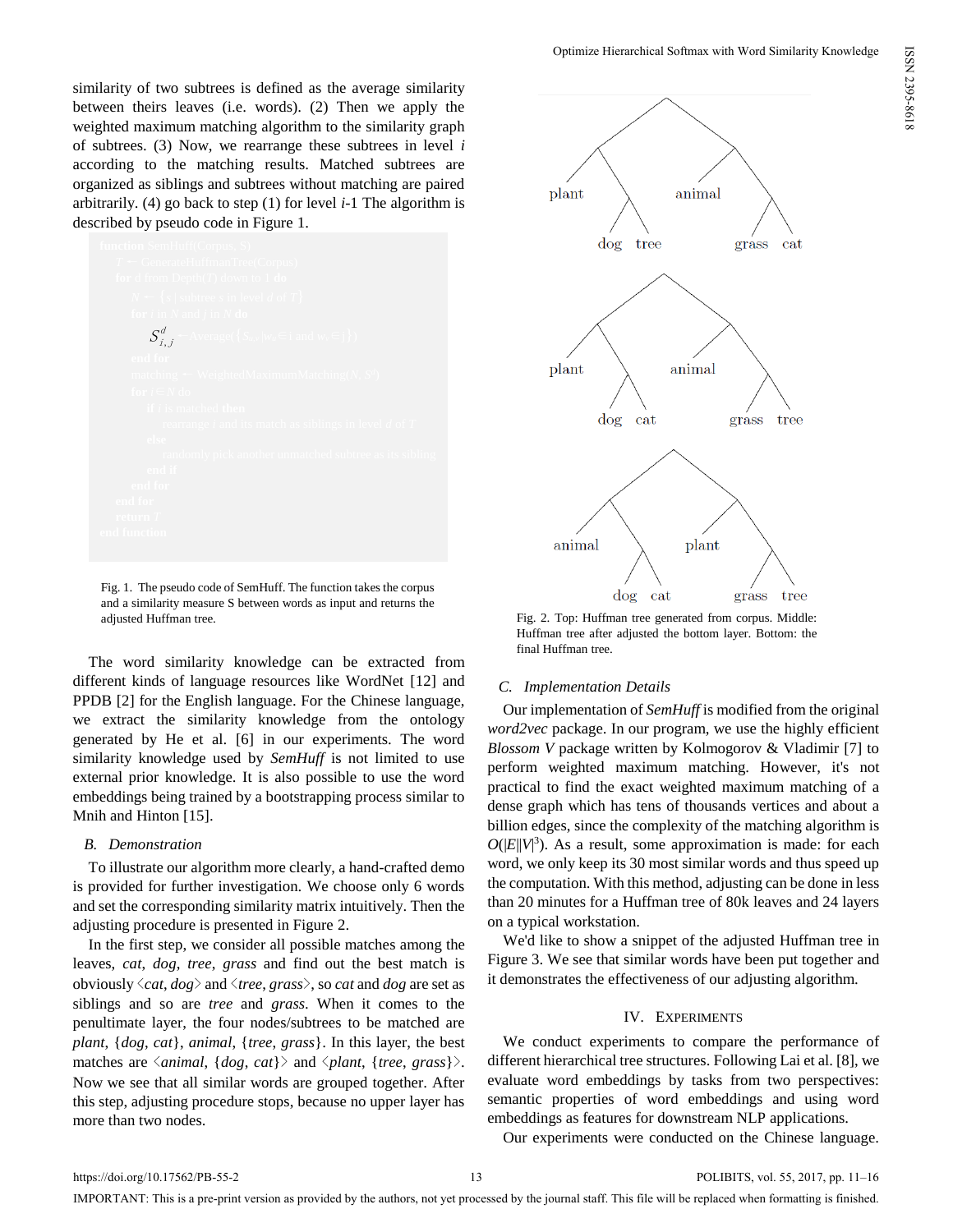The training corpus used is Xinhua News [3] of two years: 1997 and 2004. There are about 50 million tokens in the corpus and 80 thousand words occurring at least 5 times.



Fig. 3. Top: Huffman tree generated from corpus. Bottom: Huffman tree after adjustment.

The following models are compared in our experiments:

- a) HS-Huffman: hierarchical softmax with Huffman tree.
- b) HS-SemHuff: hierarchical softmax with SemHuff. The similarity knowledge used is the ontology generated by the hierarchical clustering algorithm by He et al. [6].

c) NS: negative sampling with 7 negative samples.

All models are used with skip-gram and run 20 iterations over the entire corpus. The subsampling rate is set to  $10^{-5}$ .

## *A. Word Similarity Task*

We extract 3020 pairs of synonyms from *Tongyici Cilin* (available at [http://ir.hit.edu.cn/demo/ltp/Sharing\\_Plan.htm\)](http://ir.hit.edu.cn/demo/ltp/Sharing_Plan.htm), which is a manually built Chinese thesaurus. *Tongyici Cilin* comprises sets of Chinese synonyms. The synonym pairs are chosen from synonym sets whose size is not greater than 10, because large synonym set in *Tongyici Cilin* tends to be inconsistent.

For each extracted synonym pair  $\langle A, B \rangle$ , we measure the rank of B in a set of candidate words by the distance of its word embedding to the word embedding of A. The mean rank (MR) and mean reciprocal rank (MRR) is used to evaluate the quality of learned word embeddings. For MR, lower is better; while for MRR, higher is better. The result for different models in different settings is showed in Figure 4 and Figure 5.

The MR and MRR give consistent evaluation:  $NS >$ HS-SemHuff > HS-Huffman. Though, the MR value of several hundred is somehow counterintuitive. After investigation, the reason can be explained as follows. Only one word embedding is learned for a certain word, while it is always the case that one word has multiple meanings and usages. Take 团长 and 参谋长 for an example, 参谋长 means "a chief of staff in an army'', while  $\boxtimes \times$  have many meanings. One of its meanings is "a regimental commander'', which is used in the context of military affairs, so it may co-occur with 参谋长 frequently. Besides, 团  $\&$  can also be used to refer to the head of a delegation, a circus troupe, an opera troupe, and many other groups. This



Fig. 4. Word similarity test results measured by MRR(mean reciprocal rank). The x-axis is the number of iterations over corpus during the training of the word embedding. The first row presents results for 50-dimensional vectors, while the second row is for 200-dimensional vectors.

asymmetry in word usage leads to the following phenomenon: for the word 参谋长, 团长 is its close neighbor, because 参谋  $\&$  is only used in military topics and  $\boxtimes \times$  is also salient in this context. But when we stand in the view of  $\boxtimes \mathbb{K}$ , 参谋长 is not similar to 团长, because many other words such as 演员(actor), 代表(representative) will occupy the vicinity of 团长, and 参谋  $\&$  will get a rank worse than 1000. If we average a small number and a large number, say 10 and 1000, the result will be several hundred. What's more, the training corpus and the testing word pairs are not exactly in-domain, which contributes to this large rank, too.

## *B. Analogy Task*

Our second evaluation method is the analogy task. If the relation between word A and B is similar to the relation between C and D, then  $vector(A)$  -  $vector(B) \approx vector(C)$  -  $vector(D)$ . Since we use Xinhua News as training data, information about Chinese cities and provinces should be attained. Thus, we choose 20 pairs of  $\langle$  provincial capital city>: $\langle$  province  $\rangle$  to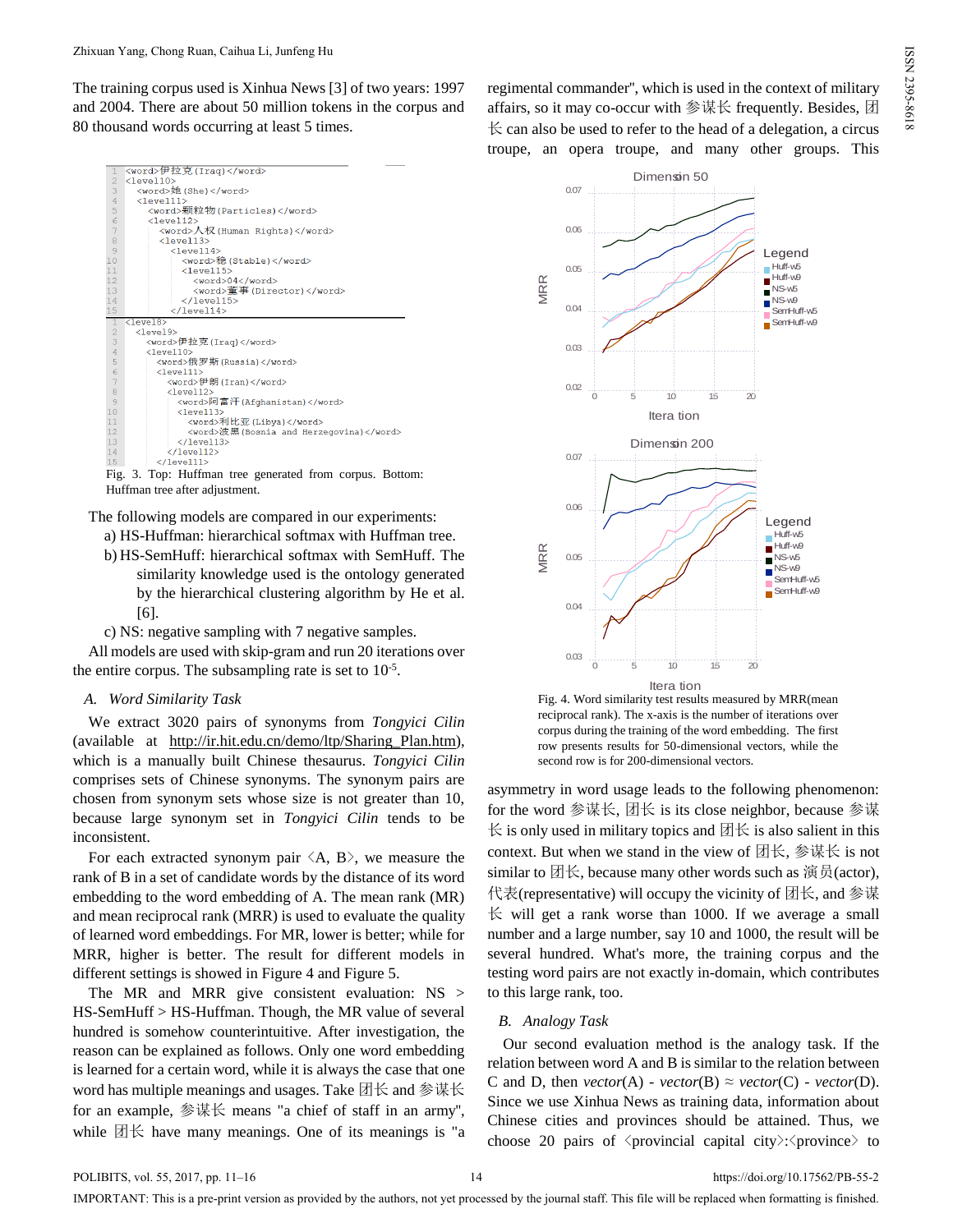

Fig. 5. Word similarity test results measured by MR(mean rank). The x-axis is the number of iterations over corpus during the training of the word embedding. The first row presents results for 50-dimensional vectors, while the second row is for 200-dimensional vectors.

generate  $20^2 = 400$  analogy problems. In each problem, a city-province pair, say A and A', and another city, say B, are given, while the province whose capital city is B is unknown. Then, we search the word X from the whole vocabulary to fill in the blank such that the analogy identity *vector*(city A) – *vector*(province A') = *vector*(city B) – *vector*(X) is fitted as well as possible.

All models were trained for 20 iterations and the test is performed after every iteration. The best result for each model is showed in Table 1. The result is encouraging: word embeddings always give some province as the answer although we search for the word X among all words in the vocabulary. A precision of 75% can be achieved with our *SemHuff* model.

From these results, we see that NS is powerful for dimension 50 but is surpassed by hierarchical softmax models in the high dimensional case. Our *HS-SemHuff* model improves HS-Huffman significantly in the 50-dimensional case, and it outperforms HS-Huffman in every experimental setting, and gives the best result for dimension 200.

# *C. POS Tagging Task*

The third task is using word embeddings as features for POS tagging. In this task, we use a very simple POS tagger: for a word *w*, we concatenate the word embeddings of words in the context windows of *w* as features.

| <b>TABLE I</b><br><b>ANALOGY TEST RESULTS</b> |                        |                          |                             |
|-----------------------------------------------|------------------------|--------------------------|-----------------------------|
| Model Name                                    | Context<br>Window Size | Word Vector<br>Dimension | # of Correct<br>Predictions |
| Huff                                          | 5                      | 50                       | 143                         |
| <b>NS</b>                                     | 5                      | 50                       | 235                         |
| SemHuff                                       | 5                      | 50                       | 217                         |
| Huff                                          | 9                      | 50                       | 161                         |
| <b>NS</b>                                     | 9                      | 50                       | 254                         |
| SemHuff                                       | 9                      | 50                       | 220                         |
| Huff                                          | 5                      | 200                      | 267                         |
| <b>NS</b>                                     | 5                      | 200                      | 194                         |
| SemHuff                                       | 5                      | 200                      | 280                         |
| Huff                                          | 9                      | 200                      | 294                         |
| <b>NS</b>                                     | 9                      | 200                      | 268                         |
| SemHuff                                       | 9                      | 200                      | 300                         |

And a linear softmax classifier is trained on these features. This simple model is used because we think simpler models can better reflect the quality of input features. The results are showed in Figure 6.

In this task, NS performs better. As for two hierarchical softmax models, our *HS-SemHuff* is comparable with HS-Huffman in the low dimensional case and gives better results for dimension 200.



ISSN 2395-8618ISSN 2395-8618